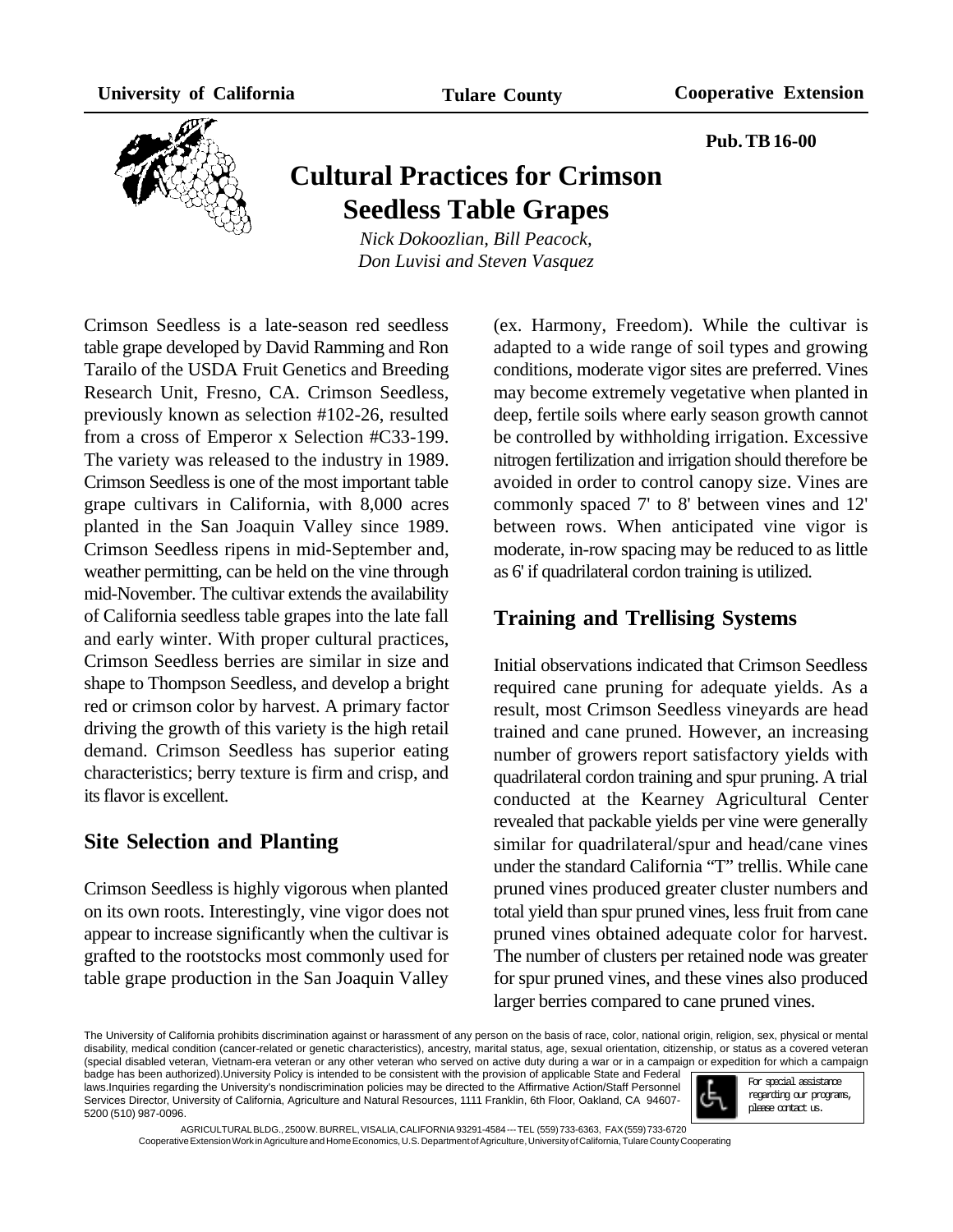Head training and cane pruning are generally recommended for vines trellised to the open gable, "Y" or similar system. With a large, expansive trellis such as the open gable, as well as proper canopy management practices, vine capacity and yield potential are typically increased compared to the standard "T" system. The primary advantage of gable system is that more canes or fruiting wood can be retained per vine without a proportional increase in canopy density. Up to 12 canes per vine are normally retained on the open gable system.

If the standard California "T" trellis is utilized, the quadrilateral cordon trained/spur pruned system offers several advantages over the head trained/cane pruned system. First, spur pruning is less complicated and generally less expensive than cane pruning. Second, because clusters are borne within a defined region of the canopy, fruit management practices (cluster thinning) and harvest are easier to perform. Basal leaf removal and other practices used to improve canopy microclimate are also easier to perform. The latter is particularly important since thefruit of Crimson Seedless requires significant sunlight exposure for optimum color development. Third, this system generally has lower humidity and in the fruiting region, an important consideration for a late ripening cultivar. Regardless of the pruning method, at present the standard "T" system can be covered with plastic (in order to protect fruit from fall rains) more easily than the open gable system. Under the standard "T" trellis, 8 canes are typically retained on head trained vines, while 28 to 36, 2 bud spurs are retained on quadrilateral cordon trained vines (i.e., 7 to 9 spurs per cordon).

# **Productivity**

Production generally ranges between 700 and 900 boxes (22 lb.) per acre for vines trellised to the standard California "T" trellis (quadrilateral cordon/ spur pruned or head trained/cane pruned vines). Yields are often greater when more extensive trellising systems, such as the open gable, are utilized.

# **Fruit and Crop Load Management**

It may be necessary to reduce crop load in years of high bud fruitfulness, particularly if cluster number per vine exceeds 40. Excessive crop loads delay maturity and decrease color accumulation. Due to the moderate cluster size of this variety, little tipping or shoulder removal is necessary.

#### **Gibberellic Acid**

**Berry thinning.** One gram of GA per acre applied at approximately 80% to 90% bloom reduces fruit set and increases berry length and berry weight. This application does not reduce total or packable yield per vine, nor does it impact return fruitfulness. Higher rates of GA result in excessive berry thinning (straggly clusters) and shot berry formation, as well as an unacceptable reduction in return fruitfulness the following year.

**Berry sizing.** Our work suggests that GA rates effective for berry sizing are detrimental to the productivity and fruit quality of Crimson Seedless. GA rates  $>$  20 g/ac cause foliar toxicity and reduce the budbreak and return fruitfulness of cane pruned vines the following year. High rates of GA applied at fruit set also reduce fruit color and increase berry shatter at harvest. Unfortunately, GA rates tolerable by the vine and fruit do not increase berry size consistently. Some growers report using 10 to 20 grams of gibberellic acid per acre, applied 2 weeks after set, for fruit sizing. Although these applications are not detrimental to return fruitfulness or fruit quality, we have not found them to be effective for increasing berry size. As a result, GA berry sizing applications are not recommended for this cultivar.

# **Girdling**

Trunk girdles applied at berry set (4-5 mm berry diameter) increase the berry weight and yield of Crimson Seedless approximately 30%. This is the primary technique used to increase berry size. Girdles applied at berry set also reduce fruit color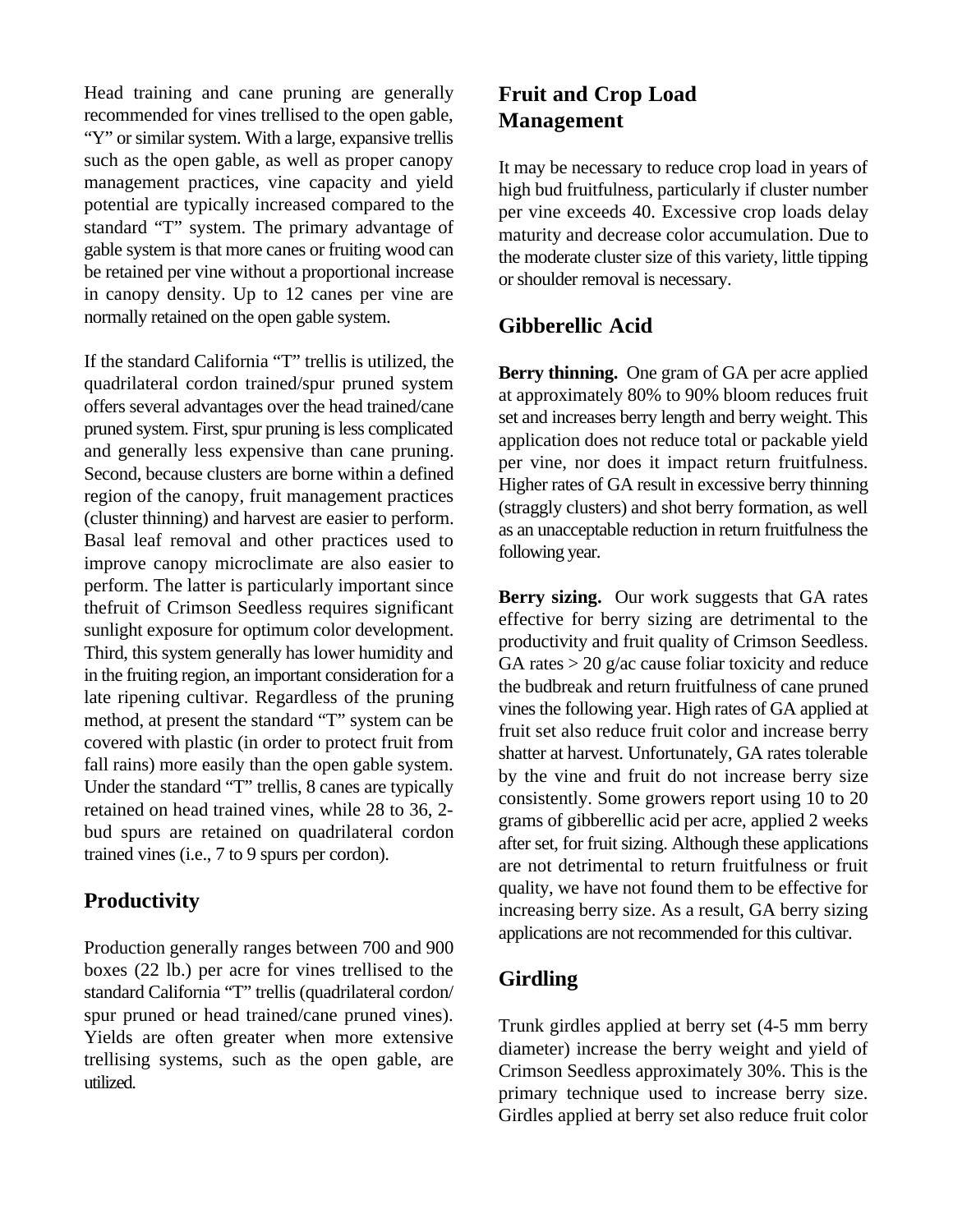and delay fruit coloration. Girdles applied at berry softening have no effect on berry size or color and are not recommended.

### **Color Development**

Nearly all Crimson Seedless vineyards in California require Ethrel (ethephon) for optimum color development. Application rates typically range between 3/4 to 1 pint Ethrel per acre. Our work indicates Ethrel applications in mid-July (at the initiation of berry softening or veraison) and mid-August (3 to 4 weeks after veraison) are more effective for fruit coloration compared to those performed later in the season. Although Ethrel reduces berry firmness compared to untreated fruit, the reduction can be minimized by performing the initial application 3 or 4 weeks after berry softening (typically mid-August). Other than a slight delay in color accumulation, applications in mid-August provide similar effects on fruit coloration as applications performed in mid-July.

# **Canopy Management**

Shoot thinning should be performed on spur pruned vines when shoot length reaches 10" - 12". Many growers also remove the sterile shoots from the canes of head trained vines at this same time. Shoot positioning must be performed on the open gable or other divided canopy systems.

It is critical that clusters be exposed to adequate sunlight during ripening for maximum fruit coloration. Basal leaf removal is recommended on spur pruned vines. The removal of basal leaves surrounding the clusters on cane pruned varieties is also recommended. Leaf removal should be performed near berry set, or after fruit softening. Shoot trimming or hedging may also be performed to improve cluster exposure to sunlight and to reduce humidity within the fruiting region. Hedging should be performed after berry softening to avoid potential problems with fruit sunburn. Both sides of the canopy should be trimmed to allow the uniform penetration of sunlight into the canopy interior. Portions of clusters receiving inadequate sunlight will remain green or obtain only partial color.

Care must be taken not to remove too much foliage when hedging. Excessive foliage removal may slow fruit maturation and significantly retard fruit color development. Extensive hedging prior to berry softening may also stimulate lateral shoot growth and necessitate additional shoot trimming.

# **Harvest and Fruit Quality**

Unless fruit is exposed to inclement weather, the fresh and postharvest quality of Crimson Seedless generally improves as the fall progresses. Fruit harvested in late-October generally has greater soluble solids and color, lower titratable acidity, and firmer berries compared to fruit picked in mid-September. Berries from clusters picked in mid- to late October also maintain greater firmness during storage compared to clusters harvested in September. In some cases, delaying harvest also decreases the rate of fruit weight loss during storage. The potential for inclement weather, and significant fruit losses dueto rot, obviously increases as harvest is delayed. Selecting a harvest date for Crimson Seedless appears to be a compromise between obtaining optimum fruit quality and avoiding potential losses due inclement weather.

# **Special Problems and Considerations**

The fruit of Crimson Seedless holds well on the vine through November in the absence of significant fall rainfall. Bunch rot and berry "slip skin" (due to infection by *Botrytis cinerea*) are problems if heavy precipitation  $(>1/4")$  is followed by periods of cool temperatures. Compared to many other cultivars, Crimson held up well during the wet and cool 1998 growing season.

Mildew control must be continued through the fall to avoid the establishment of powdery mildew on the cluster stem and rachis. The cultivar is susceptible to phomopsis, and the disease should be monitored and treated in the early spring as needed.